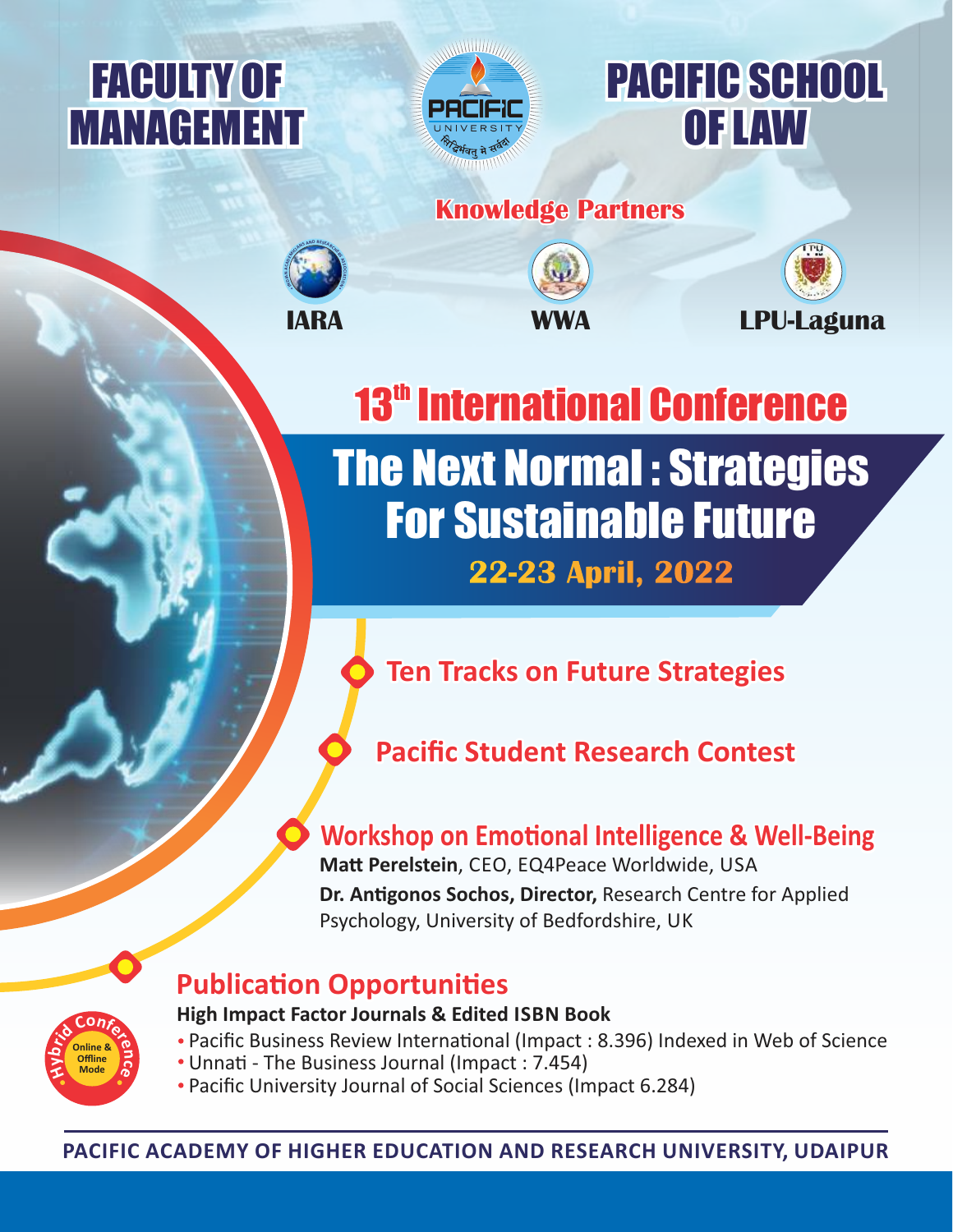# **CONFERENCE NOTE**

Across the globe, signs of optimism are abundant with expectations for a full economic takeoff and increasing business growth and revival of manufacturing and service sector. There are a number of crosscurrents to consider when navigating from the new normal to the next normal. "The Next Normal" assumes a transition period of the economies from a before COVID to after pandemic era. The emergence of a period which is definitely going to be different from the new normal and can be visualized with restructuring of business, legal and societal norms and trends that will come into sight in the post-viral era: the next normal. The COVID-19 crisis has created an imperative for business organizations to reconfigure their operations and an opportunity to transform them. The crisis sparks a wave of innovation and launches a generation of entrepreneurs. The pandemic undoubtedly brought a lot of hardship to businesses, people, profits and society but as we move forward, it has also presented uswith an opportunity to takewhatwe have learned and change theworkspace forever and for the better. The deliberations in this conference will help to identify some of the trends that will shape the next normal. The discussions and dialogues will reflect the direction of the global economy, how business will adjust, and how society could be changed forever with focus on rethinking the strategies, recovering growth and rebuilding the global economy.

## **FACULTY OF MANAGEMENT**

Faculty of Management in its pursuit of excellence in education has brought Udaipur on the National Map of Management Education. It was the 1<sup>st</sup> private B‐School established in 1997 in the lake city.

- With 25 year of legacy in management education, strong faculty base and more than 250+ corporate linkages, world class teaching pedagogy and brilliant infrastructure. The institute has earned a good brand name.
- The Institute has to its credit the heritage of Teaching Support from BSE, NSE, MCX, AIMA, SPSS, E‐4 Development, AMA, Regular



Seminars and Workshops, Regular Student Development Programmes etc. All these efforts are undertaken to ensure complete personality development of our students, leading to creation of successful managers.

- Pacifians have outperformed in various intercollegiate competitions and received overwhelming laurels worldwide.
- A robust interface with Industry is ensured through guest lectures, industry visits and industry training opportunities.

### **PACIFIC SCHOOL OF LAW**

Pacific School of Law was set up under the aegis of Pacific University in 2014 with a vision to promote excellence in the field of legal education and to fulfill the ever increasing demand of quality legal professionals for a growing legal world. At present PSL offers B.A.‐ LLB, B.Com ‐LLB integrated programs, LLB,LLM and Doctoral Program.

**Lyceum of the Philippines ‐ Laguna Inc. (LPU‐Laguna)** one of the most dynamic and most unique campus of the growing LPU System is duly recognized by CHED as Autonomous Institution, and awardees of Philippine Quality Award (PQA), and Investors in People (Gold) by UK based organization.

### **KNOWLEDGE PARTNERS**

**World Without Anger (WWA)** is a non‐ governmental, non profit registered organization formed to prevent the devastating effects of anger on individuals. Its objective is to establish a credible knowledge base that provides Emotional Intelligence training & learn how to lead a peaceful, joyful and meaningful life.

**Indian Academicians and Researchers Association(IARA)** is an educational and scientific organization which offers an excellent opportunity for networking to develop research orientation among academicians and students.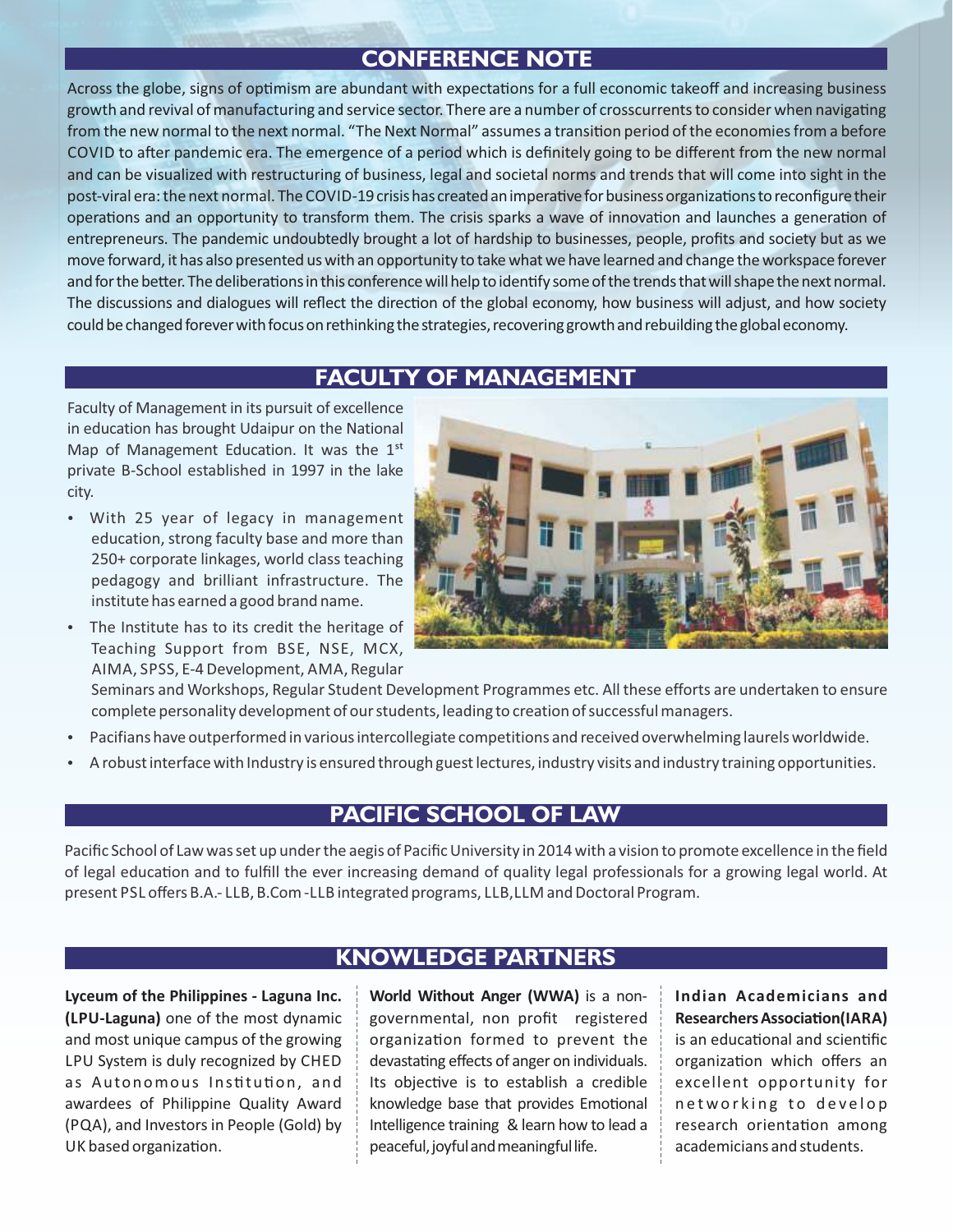# **CONFERENCE TRACKS**

#### **1 Rethinking HR Strategies and Policies**

- HR Metrics and Organizational Performance
- Leadership in Adversity
- Succession Planning
- Talent Management& Acquisition
- Organizational Change Management
- Strategic HRM & Novel HR Policies
- Human resource Analytics

#### **2 Reviving Financial Strategies and Growth**

- Behavioral Finance & Neuro Finance
- Financial Econometrics
- Financial Policy, Institutions and Regulation
- Green Finance &Venture Capital.
- Microfinance & Financial Inclusion
- Insurance & Risk Management
- Crypto Currency & Block Chain

#### **Reinventing Marketing Strategies & Trends**

**Cause Marketing** 

**3**

- Customer Relationship Management
- Social Media Marketing
- Neuro-Marketing
- Sensory Marketing
- **Marketing Analytics**
- Marketing Mix strategies

#### **4 Restructuring Societal & Digital Framework**

- Internet of Things & Industry 4.0
- Applying new ICT tools for business
- Data-driven Analytics and Business Management
- **Big Data Applications**
- Business Intelligence and Technological Advancements
- Arficial Intelligence, and Machine Learning

#### **5 Reviewing Legal Framework & Procedure**

- Human Rights and development
- Legal empowerment
- Business laws
- Intellectual property laws
- Inclusive legal system
- Trade and Investment laws

#### **REGISTRATION FEES**

| <b>Corporate Participation</b>      | ₹1000         |
|-------------------------------------|---------------|
| <b>Academicians</b>                 | ₹700          |
| <b>Research Scholars / students</b> | ₹500          |
| <b>Foreign delegates</b>            | <b>USD 50</b> |

**Scan for Registration & full paper submission :** http://conf.pacific-university.ac.in/pages/mba.aspx

#### **Reforming Education & Knowledge Approach**

- E‐learning
- Knowledge management
- Skill development
- NEP 2020
- Academic Research and Innovation
- Innovative Strategies in education
- Integrating ICT in teaching and learning

#### **Resilience of Global Economic Order**

- Global Economic framework
- Macroeconomic indicators
- Challenges of balanced development
- Global sustainability issues
- Global Taxation Practices
- Post‐COVID economic growth
- Global Investment & Trade

**7**

#### **8 Recreating Mental Health & Social Well Being**

- Yoga and meditation
- Mental and social well being
- Emotional Intelligence
- Alternative therapies of treatment
- Psychological well being and inclusiveness
- Stress Management

### **9 Redefining Agricultural Sustainability & Growth**

- Reducing Biodiversity risks
- Food security
- Modernization of agricultural sector
- Eco friendly and organic farming
- Agricultural research and innovation
- Technology Up gradation
- Quality issues in agri‐products

#### **10 Resurgence of Medical & Pharmacy Infrastructure**

- Health infrastructure reforms
- Pre and Post COVID health issues
- Medical innovation and research
- Alternative medical sciences
- Medical Insurance
- Health hazards & safety measures.

#### **IMPORTANT DATES**

| <b>Abstract Submission</b>                               | 15 March., 2022 |  |
|----------------------------------------------------------|-----------------|--|
| Full paper Submission   30 March, 2022<br>& Registration |                 |  |



**Scan for Abstract Submission or Submit your abstract on hps://forms.gle/epgHGwTauFAu3UP7A**